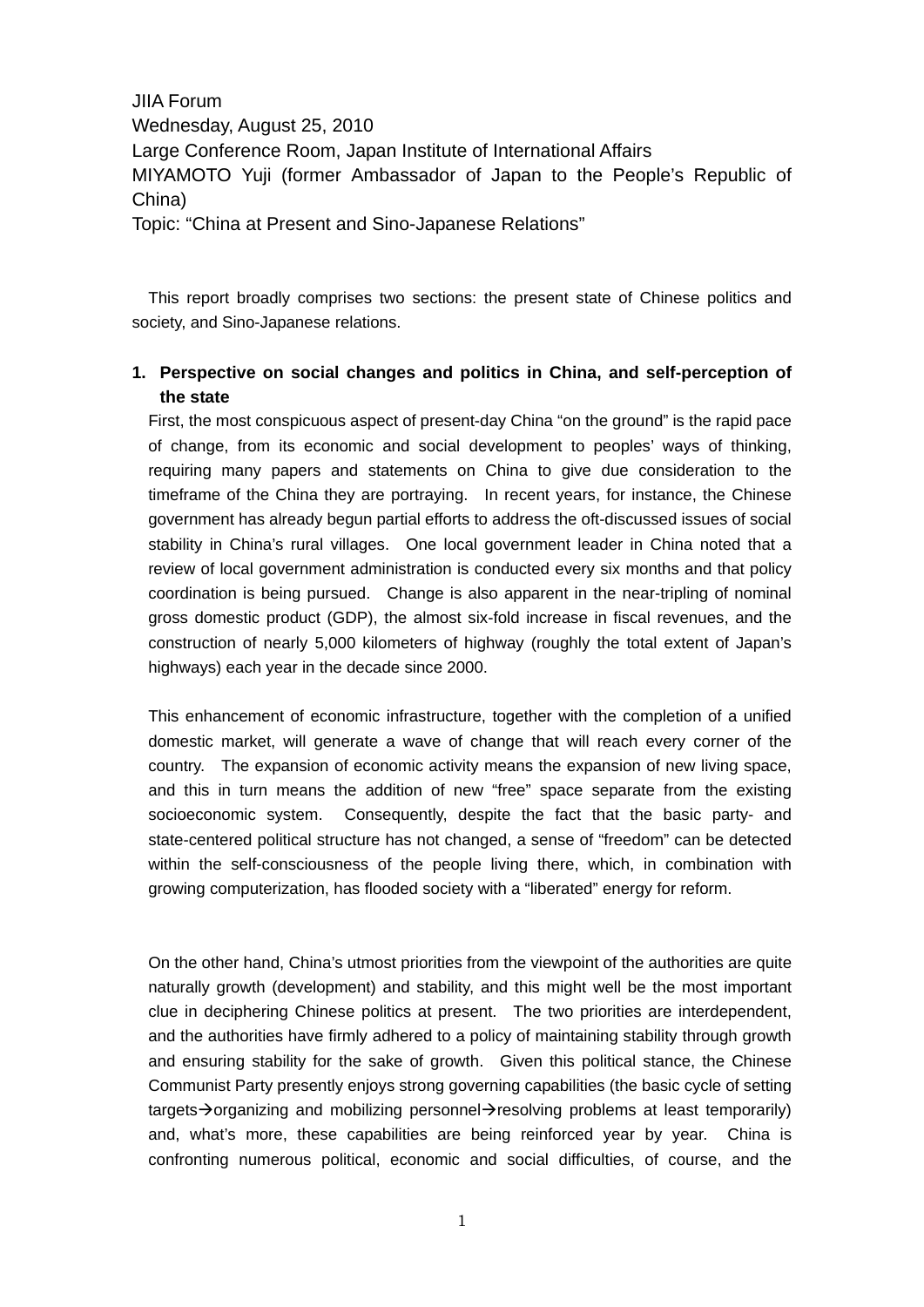growing disparities, increasingly serious political corruption, and rising social dissatisfaction stemming from these cannot be dismissed. Still, it is not enough to focus attention on this aspect alone. The key to grasping the future of Chinese politics is keeping an eye on both the speed with which these problematic circumstances expand and deepen and improvements in the Communist Party's adaptability as mentioned above, thereby appropriately assessing the "governance balance sheet."

What are the Chinese leadership's own views on these political and social circumstances? Frankly speaking, policymakers seek to inspire greater confidence all around while acknowledging the many lingering problems and room for improvement and, in light of the enormous resources and energy that need to be devoted to these, they continue in their heart of hearts to harbor a certain sense of fear and unease as they desperately endeavor to carry out domestic management. No doubt many chinese leaders expect and hope that their country will become a world-leading major power in future, but this will not come about in a short- to medium-term span of five or ten years.

In fact, it is no easy task to address the variety of domestic problems that arise in the course of development while keeping pace with changing global circumstances. It has been frequently observed, especially with regard to the latter, that China's diplomatic style is to first say "no" to any set of problems on which Chinese officials do not have a very deep understanding. When the idea of a "G2" era dominated by the US and China emerged, for instance, the Chinese initially said "no" and, even when the international community urged China to assume responsibility befitting its economic scale, China repeated its "no" response. This did not necessarily stem from a sense of self-interest but is rather more likely an instinctively defensive attitude in a situation in which the responsibilities it should assume and the actions it should take cannot be plainly identified. Unlike the clear-cut domestic objectives of development and stability, setting common objectives and assuming responsibility in the international arena have yet to be discussed in sufficient depth in China. The country is still seeking out its own national identity and a corresponding position within the international community.

Conversely, this indicates significant room for Japan and other countries to exercise indirect influence. In other words, within the basic formula of Chinese diplomacy – first reject, observe the reaction of the outside world, then adopt a modified response – it is still quite possible to change China's political and diplomatic positions through patient consultations and negotiations.

## **2. Issues in Japan-China relations pertaining to the** "**strategic relationship of mutual benefit**"

Next, I would like to speak about Japan-China relations. A framework has already been formed between Japan and China that contains within it the possibility of further development in bilateral relations: the strategic relationship of mutual benefit articulated since 2007. The problem lies in determining how to utilize the framework for the relationship advocated therein.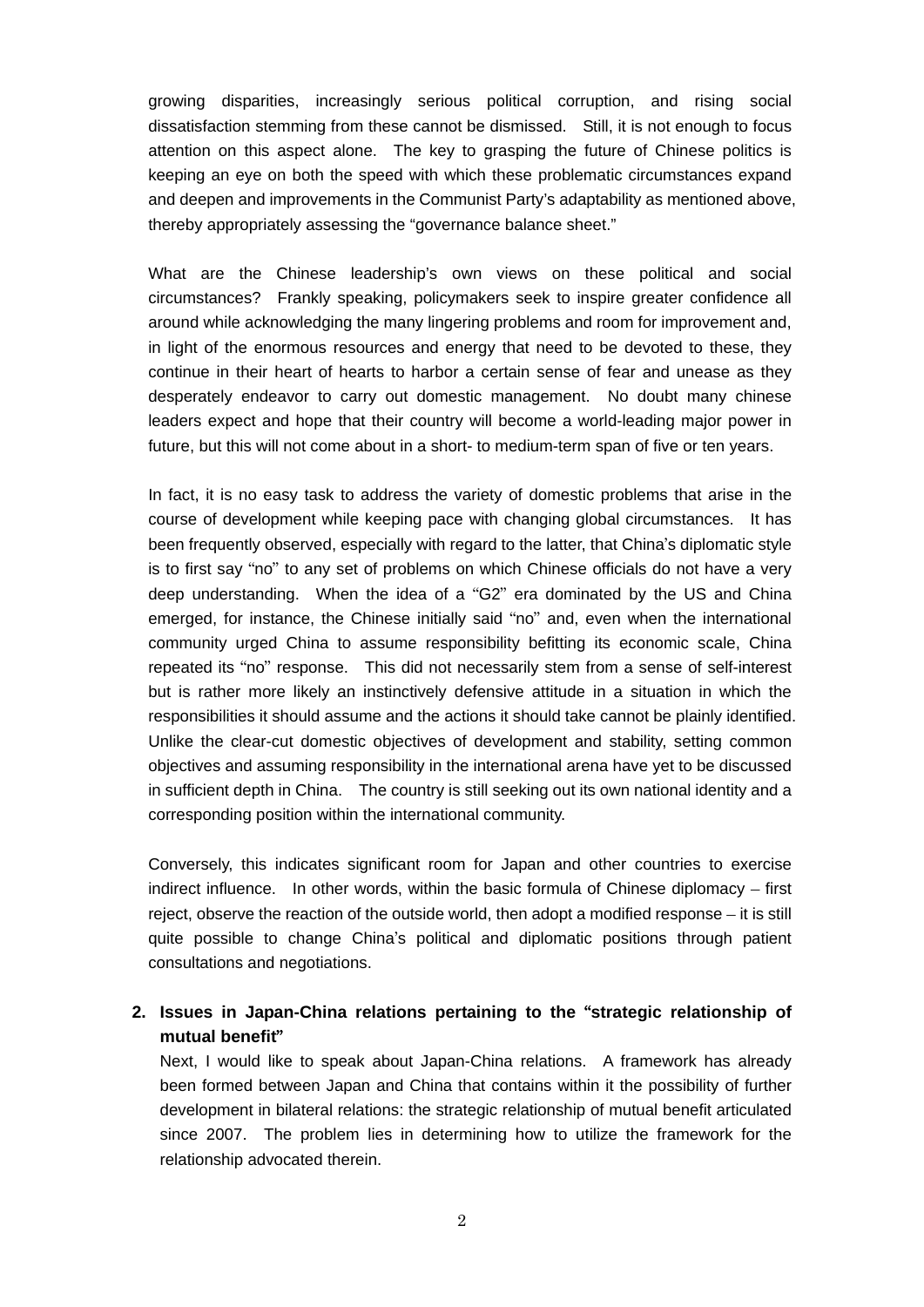A quick glance over the political backdrop against which this strategic relationship of mutual benefit arose reveals that this relationship is based on an awareness of the issues of what kind of relationship Japan and China should build and what roles they can fulfill within today's globalized world economy. Put another way, this strategic relationship of mutual benefit is strongly underpinned by an economy-centric worldview and the concept of economic rationality, and for that reason two vulnerabilities are inherent. The first is the problem of security. It goes without saying that the logic of economics and the logic of security differ. The important key here is ascertaining how to address security issues within the framework of this relationship of strategic mutual benefit. The second is the problem of emotional reconciliation between the two countries' peoples.

Before explaining these problems, I would like first to look at the preparations being taken by the Chinese to build and deepen this strategic relationship of mutual benefit. The core issues are sorting out the history issue and reaffirming future-oriented Japan-China relations. The Chinese government in recent years has sought to make a major breakthrough in this regard that could be formulated as "valuation of apology + valuation of post-war Japan = repudiation of revival of Japanese militarism." In his speech to the Diet during his April 2007 visit to Japan, Premier Wen Jiabao stated in effect that the attitudes expressed on the history issue by successive Japanese governments and leaders have been viewed in a positive manner by the Chinese government and people. The practical import of this is that no further apology is needed from the Japanese side. In the 2008 Japan-China Joint Statement on Comprehensive Promotion of a "Mutually Beneficial Relationship Based on Common Strategic Interests," the Chinese government "expressed its positive evaluation of Japan's consistent pursuit of the path of a pacifist country and Japan's contribution to the peace and stability of the world through peaceful means." This in my understanding shows that China has essentially repudiated any "revival of militarism" on the part of the Japanese.

In sum, the Chinese leadership at present has no intention of doing anything of its own accord that would exacerbate the history issue. Naturally the Chinese government may have no choice but to respond in a certain manner to movements somewhat related to the history issue in Japan in consideration of the sentiments of its own citizens. In practical terms, however, a very fine line separates anti-Japan campaigns from anti-government campaigns, and thus the history issue as well as other aspects of the "Japan problem" are ultimately domestic problems for China. With that in mind, authorities have been particularly vigilant from the aforementioned perspective of ensuring security in cracking down on anti-Japanese campaigns that show any susceptibility of transforming into anti-government campaigns. Chinese news coverage of Japan overall has taken on a balanced tone of late. At the same time, I should also point out that a change of generations and the passage of time are diminishing the political utility of patriotic education to the legitimacy of those in power.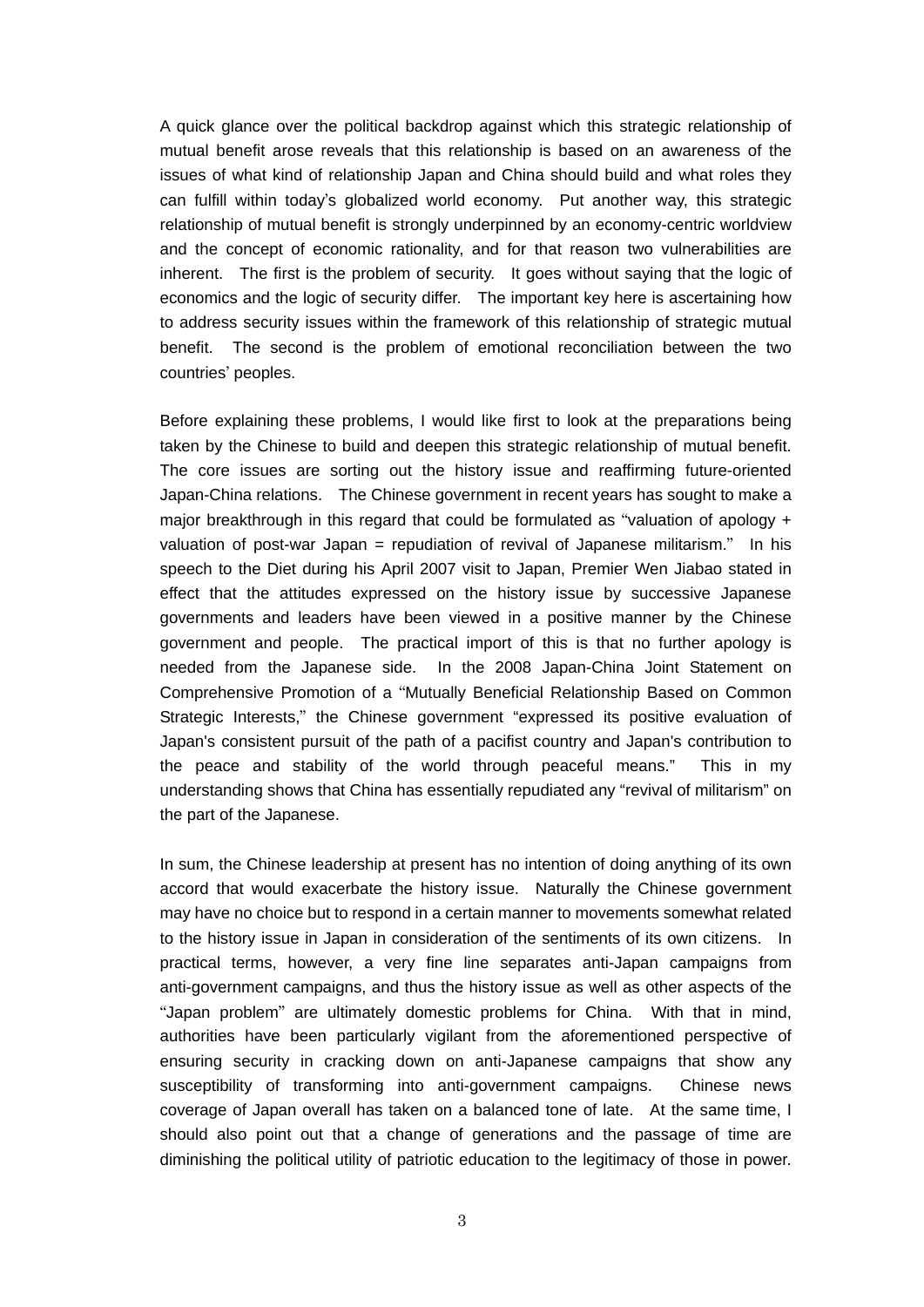The leadership of the Chinese Communist Party is seeking to ensure its legitimacy not so much by pursuing these ideological efforts as by improving the nation's livelihood, uprooting corruption and otherwise resolving problems facing the people on a day-to-day basis.

Bearing these premises in mind while turning our attention to issues of security in the strategic relationship of mutual benefit, we can see a remarkable rise in the Chinese military's capabilities at sea and in space. The prevailing view among the general populace is that a major power should have a military befitting to its status. Thus, underlying the arms buildup by the People's Liberation Army is the simple support of public opinion. In pursuing this buildup of military capabilities, the leadership of the Chinese Communist Party has no reckless intent of challenging the US for world hegemony, at least not for the present. As mentioned earlier, China's domestic social contradictions are growing ever more intense and, to satisfy the various complaints and demands of the people, the Chinese government will be compelled in future to devote great effort to enhancing its domestic governance, particularly in the realm of social security. Thus, the Chinese government will incur tremendous financial costs in implementing these policies, even though its fiscal resources are now nearly on par with those of Japan. Civil administration is currently the greatest concern for China's political leaders, and it is not very realistic to focus solely on scenarios in which military buildup continues unabated.

How has China managed over many long years to achieve double-digit growth in its defense budget? Chinese military officials today likely have only two cards to play in requesting larger military budgets: maritime interests and the Taiwan issue. Securing China's maritime interests was a new mission assigned by Deng Xiaoping in the 1980s, one that has been developed and carried on to this day. On the latter, the Taiwan issue, Chinese military officials have sought to modernize their country's military forces, envisaging scenarios involving US military intervention, to eliminate any possibility that Taiwan could not be forcibly seized if need be. Consequently, this modernization drive is not necessarily or directly oriented toward an all-out confrontation with the US military but is rather intended to guarantee China the ability to fend off such involvement. It cannot be denied, of course, that the brunt of this military capability could be turned instead toward territorial issues such as the Senkaku Islands, so it would perhaps be prudent to monitor future moves by the Chinese military. On this point, I would like to stress a "two-pronged approach to China" that properly distinguishes between the differing logics of economic and military affairs; military matters should be governed by military logic, and extreme care should be taken to avoid confusing the two.

The second vulnerability of the strategic relationship of mutual benefit is the problem of popular sentiment. Frankly speaking, it will still be some time before the people of China and Japan reconcile at this emotional level. Nevertheless, the overall trend of history is undoubtedly moving in an optimistic direction.